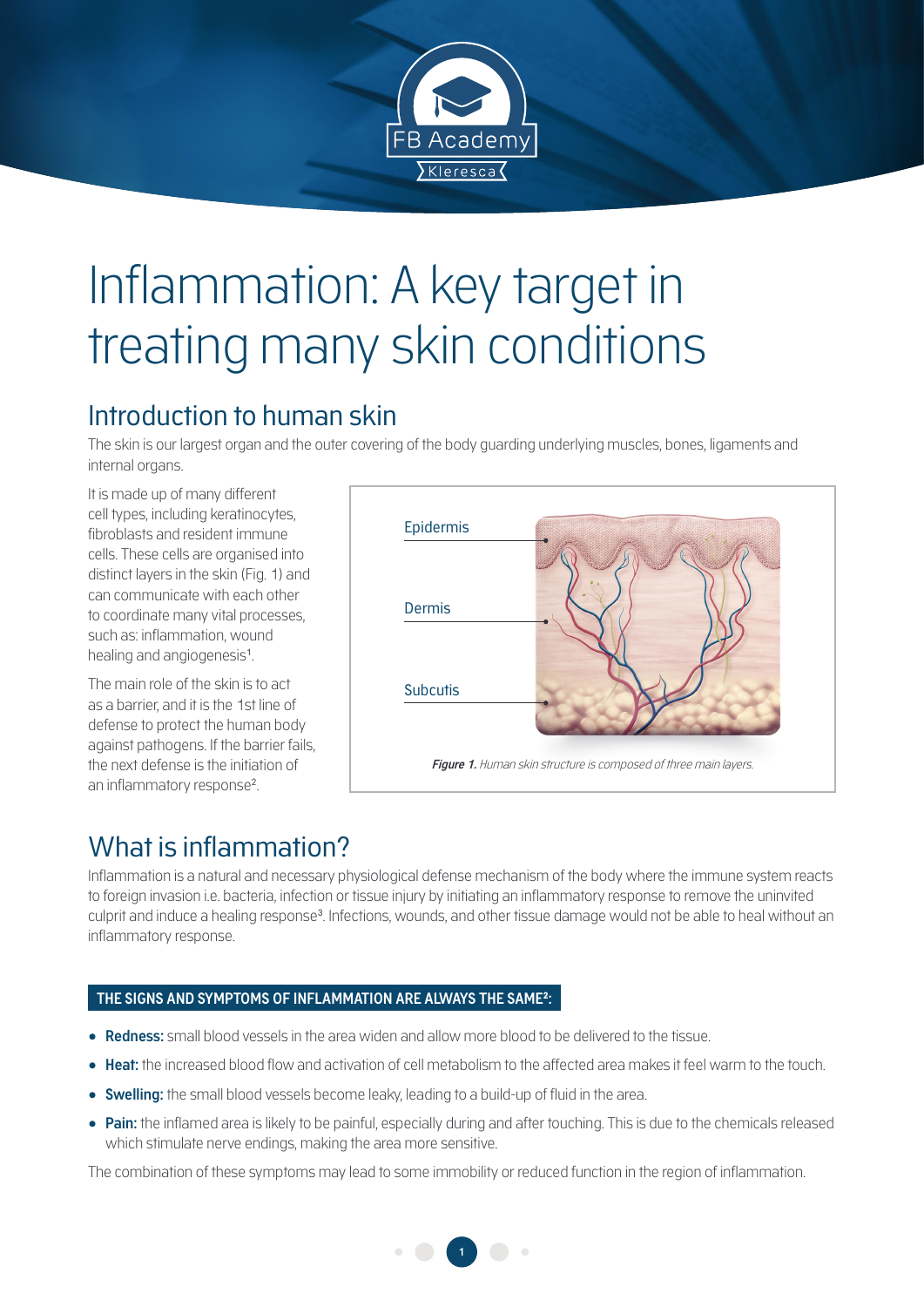



**Figure 2.** Drawing illustrating the different symptoms of inflammation.

#### When is inflammation a problem?

Sometimes, inflammation can persist longer than necessary causing more harm than benefit, where instead of the common acute response it can become chronic. Chronic inflammation is a feature of many conditions, including: cardiovascular disease, diabetes as well as skin diseases, where immune cells and their signals can interact with skin cells; i.e. keratinocytes and fibroblasts, amplify the response and be problematic<sup>3</sup>.

### Inflammation is a common issue in different skin conditions

Inflammation is a major feature of many different skin diseases, including: acne (Fig. 3), rosacea (Fig. 4), dermatitis, actinic keratosis and psoriasis. To target inflammation in these conditions, it is often treated with a variety of topical and systemic agents<sup>4,5</sup>. In the recent years though, light therapy (phototherapy) is becoming increasingly popular for treating inflammatory skin diseases<sup>6</sup> and fluorescent light energy (FLE) offers a non-destructive and non-systemic alternative that stimulates the skin's own repair mechanism.





**Figure 3.** Acne patient with inflammatory lesions. **Figure 4.** Rosacea patient with inflamed areas and redness of the skin.

**2**